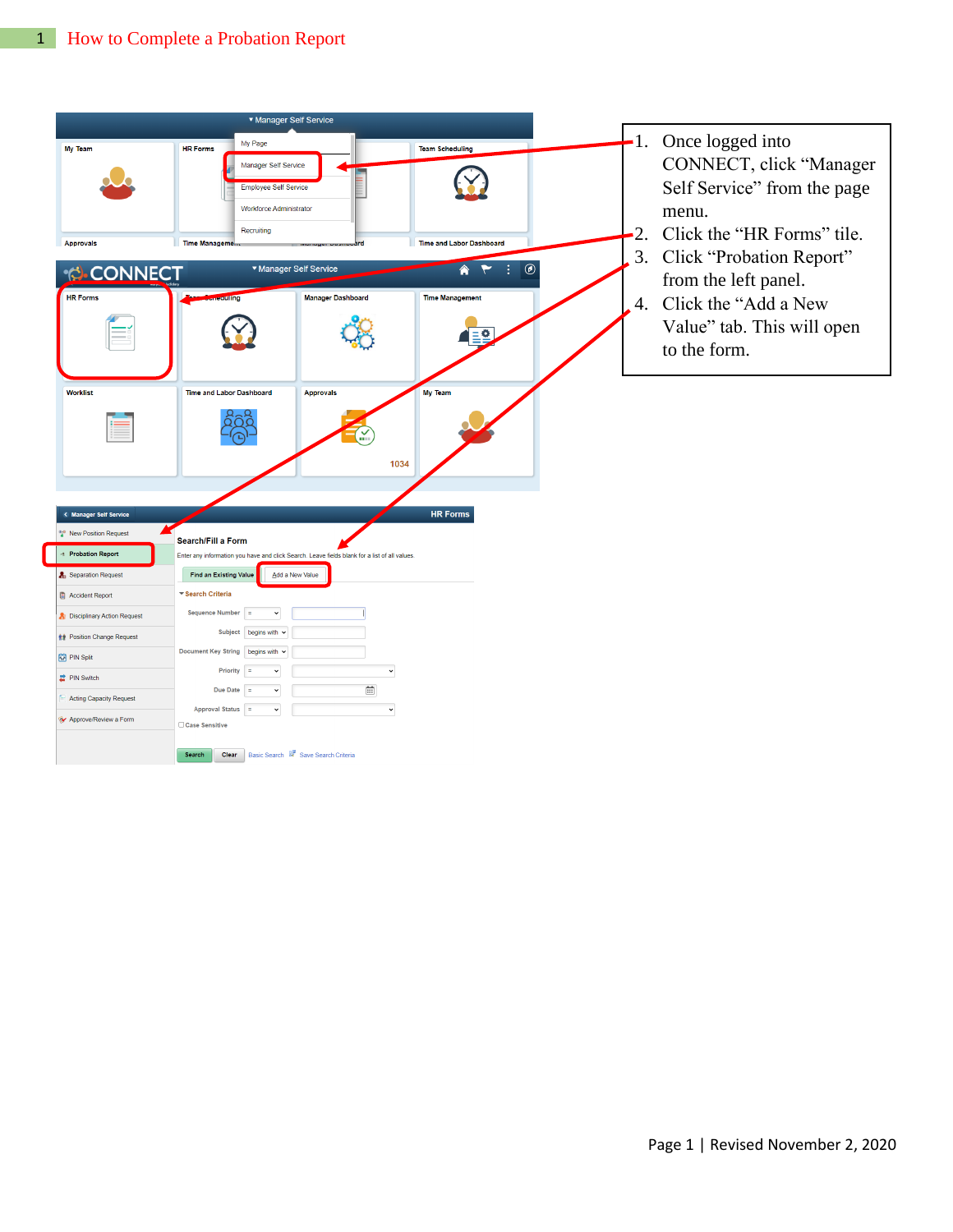## PROBATION REPORT INSTRUCTIONS - To view complete instructions, Click the "Instructions" Tab.



## **Probation Report**

The online form and any attachments must be submitted to the Judiciary Human Resources Department on or before the probation period end date to be included in the employee's personnel record. If the probation report is not completed and provided to the employee on or before the specified probation expiration date the probation period will end by default automatically.

## The following information is required in order to complete the probation report.

Employee ID: Managers can find the employee ID number for direct reports on the Manager Dashboard under Manager Expiration Dates.

Probationary Period End Date: The probation period end date for the employee is located on the Manager Dashboard under Manager Expiration Dates.

## Complete the following sections of the probation report.

Form Tab: Click on the Form Tab

- 1. Subject: The system will default this information using the employee's name and work location once the employee id is selected. The subject line will help to track the transaction
- 2. Employee ID: Enter the employee ID
	- · Click on the search icon
	- Look up employee ID by entering employee name
	- · Click on the employee ID number to add
- 5. Employee Name: The employee name will default once the employee id is selected.
- 6. Expiration Date: Enter the date the probationary period will expire.
- 7. Recommendation: Select one of the items listed in the dropdown box.
	- · Period Extended
	- · Period Unsuccessful
	- · Satisfactory Completion
- 8. Extended Period: If the probation period is being extended, select the number of days to extend from the dropdown box.
	- $+30$  Days
	- $+60$  Days
	- · 90 Days
	- 120 Days
	- 150 Days
	- 180 Days

9. Period Unsuccessful: if the probationary period is unsuccessful select one of the options listed.

- · Demote/revert employee to original position if available, or comparable position
- · Terminate employment effective immediately

10. Save: Click the save button

11. Submit: Click the submit button

Form | Instructions | Attachments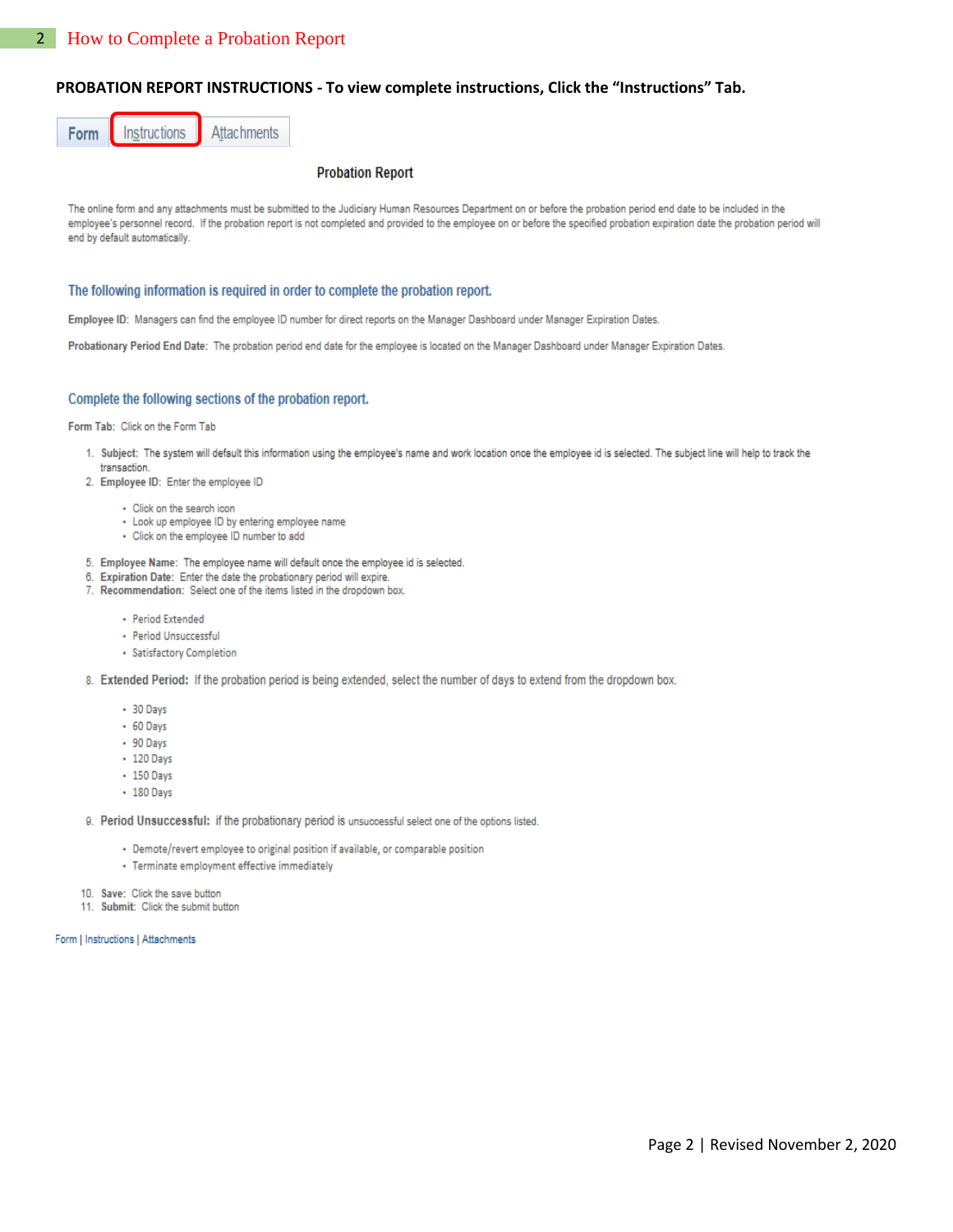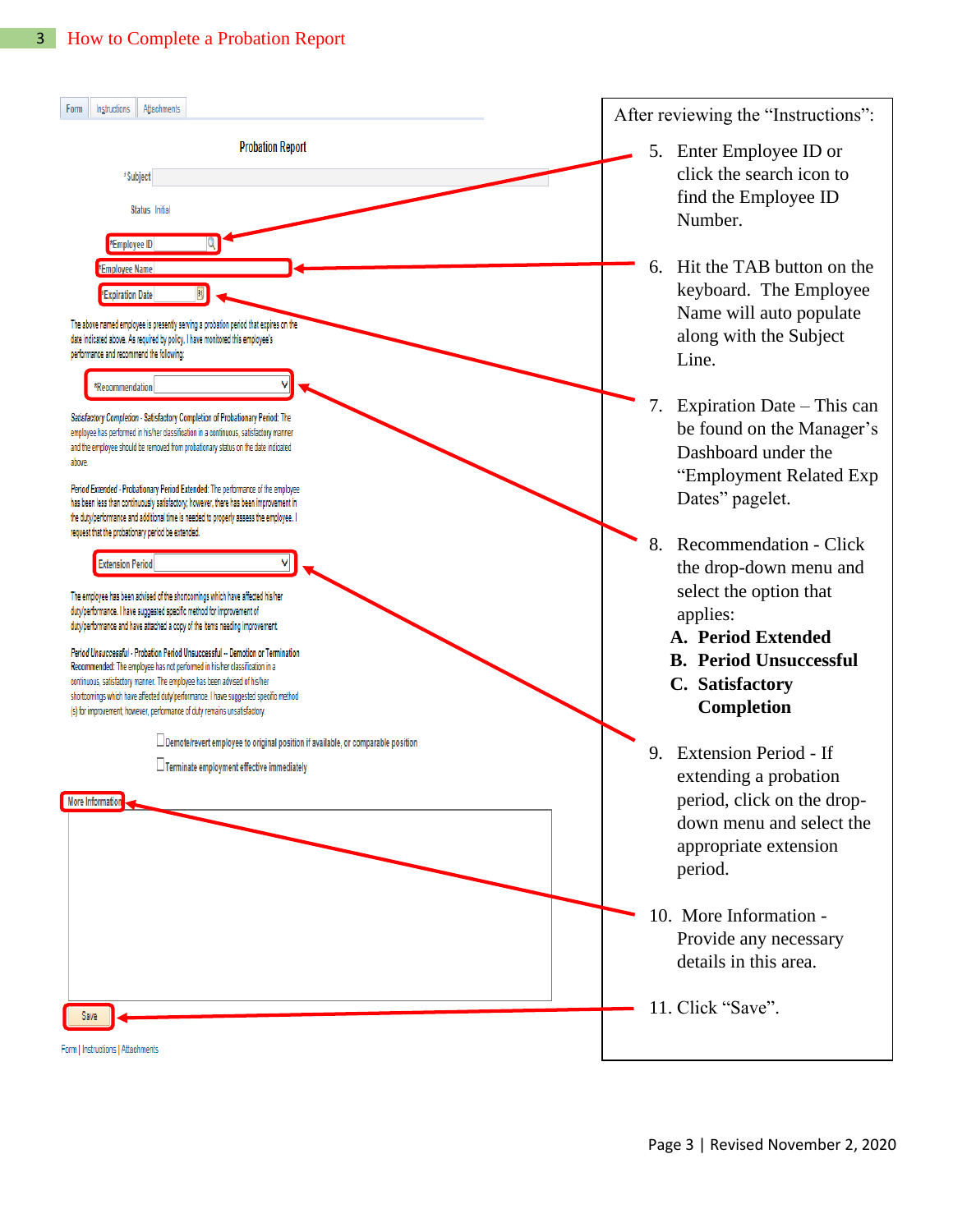| Seq Nbr 5148<br>*Subject<br><b>Status</b> Initial                                                                                                               |                                                                          | <b>Probation Report</b><br>Preview Approval<br>Submit                                                                            |                                                                                     | Upon clicking the "Save" button, the top<br>of the Probation Form will show a<br>Sequence Number, a Preview Approval<br>button and Submit button.<br>The Preview Approval will show you the<br>approval path for the probation form.<br>Submit will submit the probation form<br>for Approval. |
|-----------------------------------------------------------------------------------------------------------------------------------------------------------------|--------------------------------------------------------------------------|----------------------------------------------------------------------------------------------------------------------------------|-------------------------------------------------------------------------------------|------------------------------------------------------------------------------------------------------------------------------------------------------------------------------------------------------------------------------------------------------------------------------------------------|
| <b>Attachments</b><br>Instructions<br>Eorm<br>*Subject<br><b>Download Templates</b><br><b>Description</b><br><b>Upload your attachments</b><br>*Description     | <b>Probation Report</b><br><b>Attached File</b><br>Attached File-        | Personalize   Find   View All   $\boxed{2}$   $\boxed{3}$<br>Personalize   Find   View All   $\boxed{2}$   $\boxed{3}$<br>Attach | First 1 of 1 Last<br>Open<br>Open<br>First 1 of 1 0 Last<br>Open                    | 12. Before submitting for approval<br>click the Attachments tab to<br>attach any supporting<br>documentation (i.e. extending<br>probation).<br>13. Click "Attach" to open the File<br>Attachment box.<br>14. Click "Choose File" to search<br>your computer for the file you                   |
| Form   Instructions   Attachments<br><b>File Attachment</b><br>Choose File<br>Upload<br>Cancel                                                                  | No file chosen                                                           | Help                                                                                                                             |                                                                                     | saved for the probation report<br>(Save as a PDF).<br>15. When you have located the file,<br>double click on the file name to<br>attach it.<br>16. Click "Upload" to upload the<br>PDF document to the probation<br>form.                                                                      |
| <b>utachments</b><br>Form<br>Seq Nbr 5148<br>*Subject<br><b>Download Templates</b><br><b>Description</b><br>1<br><b>Upload your attachments</b><br>*Description | <b>Probation Report</b><br><b>Attached File</b><br><b>Attached File▲</b> | .<br>Personalize   Find   View All   2    <br>Personalize   Find   View All   [2]      <br><b>Attach</b><br>Attach               | First 1 of 1 Last<br>Open<br>Open<br>First 1 of 1 2 Last<br>Open<br>$+$ $-$<br>Open | 17. Click the "Form" tab to return to<br>the main page.                                                                                                                                                                                                                                        |

 $\boxed{\color{blue}{\mathsf{Q}^{\mathsf{A}}}}$  Return to Search

Form | Instructions | Attachments